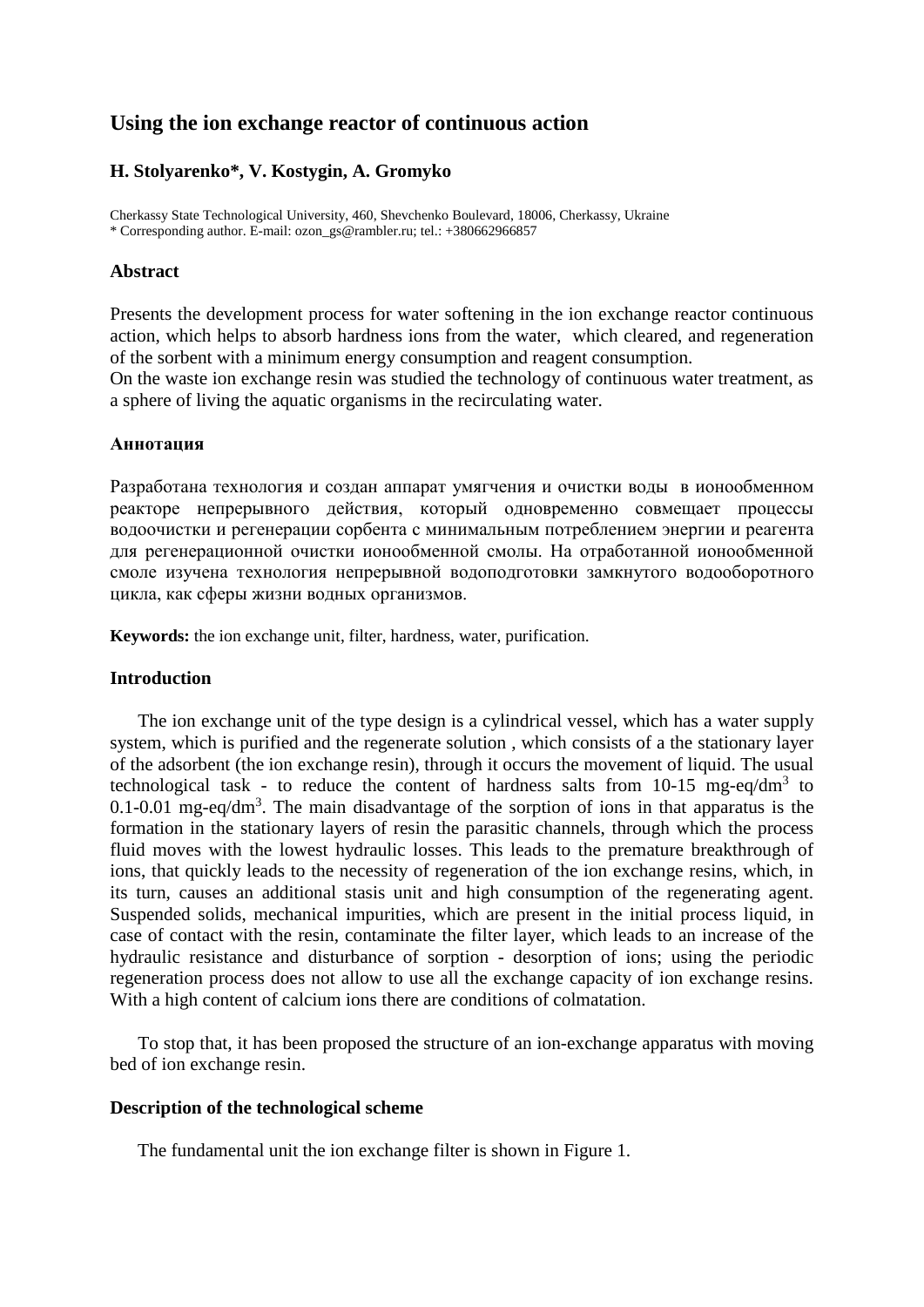The action of the ion exchange filter is, that the process liquid, which is to be cleaned flows into the distribution manifold 5 through the inlet pipe 12, then into the upper working layer of sorbent 4, where there is the sorption of hardness ions by the ion-exchange material. The working layer of sorbent 4 moves toward the movement of process liquid, regenerated sorbent falls down on the working layer of sorbent from the labyrinth channel 3. The waste of sorbent flows into the zone of sorbent regeneration 16. Water, which cleared from the hardness salts supplied for the appointment through the drain connection 15. The regenerating solution is fed through the inlet pipe 11, which enters into the zone of regeneration through the distribution manifold 6. The regenerated sorbent is supplied into the drainage glass 13 with the help of the airlift 19, the liquid, which contains the desorbed ions and mechanical impurities, is reset into the sewer through the drainage pipes 9,10. The grid of the drainage glass 14 serves to separate the solids and solutions, which contain the desorbed hardness ions.



**Figure 1** The scheme of device of the ion-exchange filter.

The dewatered sorbent mass falls out over the edge of the drainage glass 13 and falls down into the labyrinth channel 3 and as the liquid level in the washing unit below the liquid level in the filter, then do the washing of sorbent by the purified liquid. The drainage liquid, which was obtained - released through the drainage pipe 11. Difference of levels performed with the help of branch pipes 9,10,11. In this way, occurs the countercurrent washing process of the regenerated sorbent in the labyrinth channel 3 and then it goes to the upper part of the working layer of the sorbent. In this way, there is a process of simultaneous countercurrent sorption of hardness ions from the process liquid and regeneration of the sorbent and removing the mechanical impurities, which can be in the process liquid.

The basic geometric dimensions of the filter: total height -1 m; the inner diameter of the body - 0.145 m; the height of the working layer of sorbent - 0.45 m.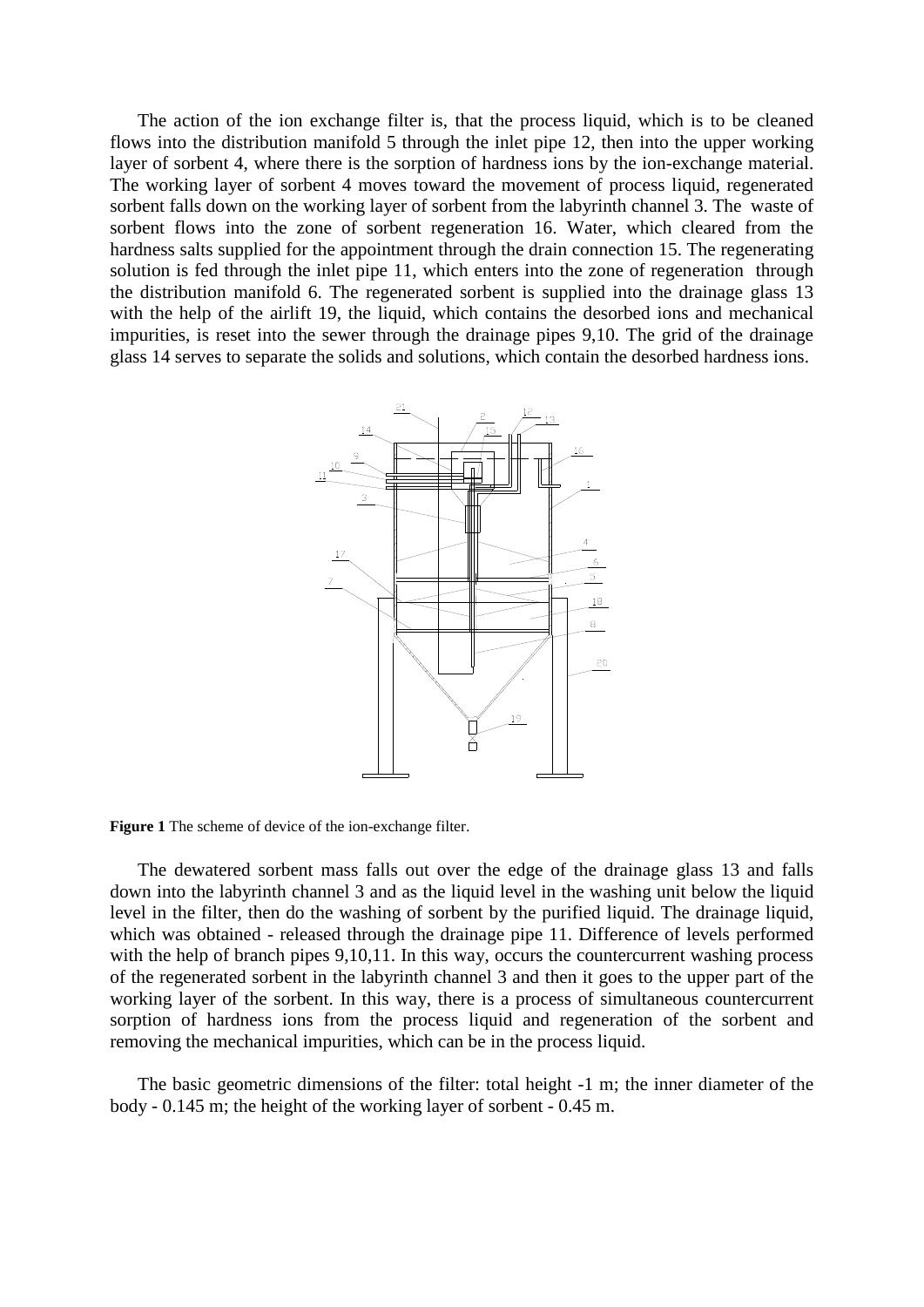#### **Methods**

During the researches, to determine the total hardness has been used the standard Complexometric method, which based on using the Trilon B.

## **Results and Discussion**

For research it has been used the strong acid cationite of brand KU-2-8, as the regenerating solutions used the solutions with different technical concentrations of calcium chloride. The hardness of water (was used the tap water) generally was  $4.0$ - $4.2 \text{ mEq/dm}^3$ . The total maximum flow rate of water was  $3.9 \cdot 10^{-5}$  m<sup>3</sup>/s(140dm<sup>3</sup>/h). The water temperature, which was applied was  $15C^0$ . The total exchange capacity of cationit KU-2-8 was 2.72 mEq/g. The performance of the airlift (for resin) was 200 cm<sup>3</sup>/min.



Figure 2 Change of the rigidity of purified water "Y" (mEq/dm<sup>3</sup>) from time «t» (hour).

Figure 2 shows a graph of the hardness of treated water from the time of experiment .As these graphs show, that the time of transition of the filter to the stationary regime is approximately 2-3 hours.

Obtained data allow us to conclude, that the proposed construction of the ion-exchange filter allows to get the softened water with residual stiffness not more than  $0,1 \text{ mEq/dm}^3$ , that provides the simultaneous sorption of hardness ions and the process of regeneration of the resins.

Based on these data we can say, that the use of the ion-exchange filter of continuous action, allows to use all the exchange capacity of the ion exchange resin; in a moving bed of sorbent is impossible the formation of parasitic channels, through which the adsorbed ions skips; mechanical impurities, that is, in purified water, that removed with a constant washing of the resin in the labyrinth channel, which eliminates their accumulation in the resin layer, and this leads to a reduction and stabilization of hydraulic resistance; the constant dosage of regenerating solution minimizes the amount of reagent; constancy of concentration gradient of the reagent removes sudden changes in concentrations, that minimizes the osmotic impact on grain of cationite, which reduces the number of flawed pellets.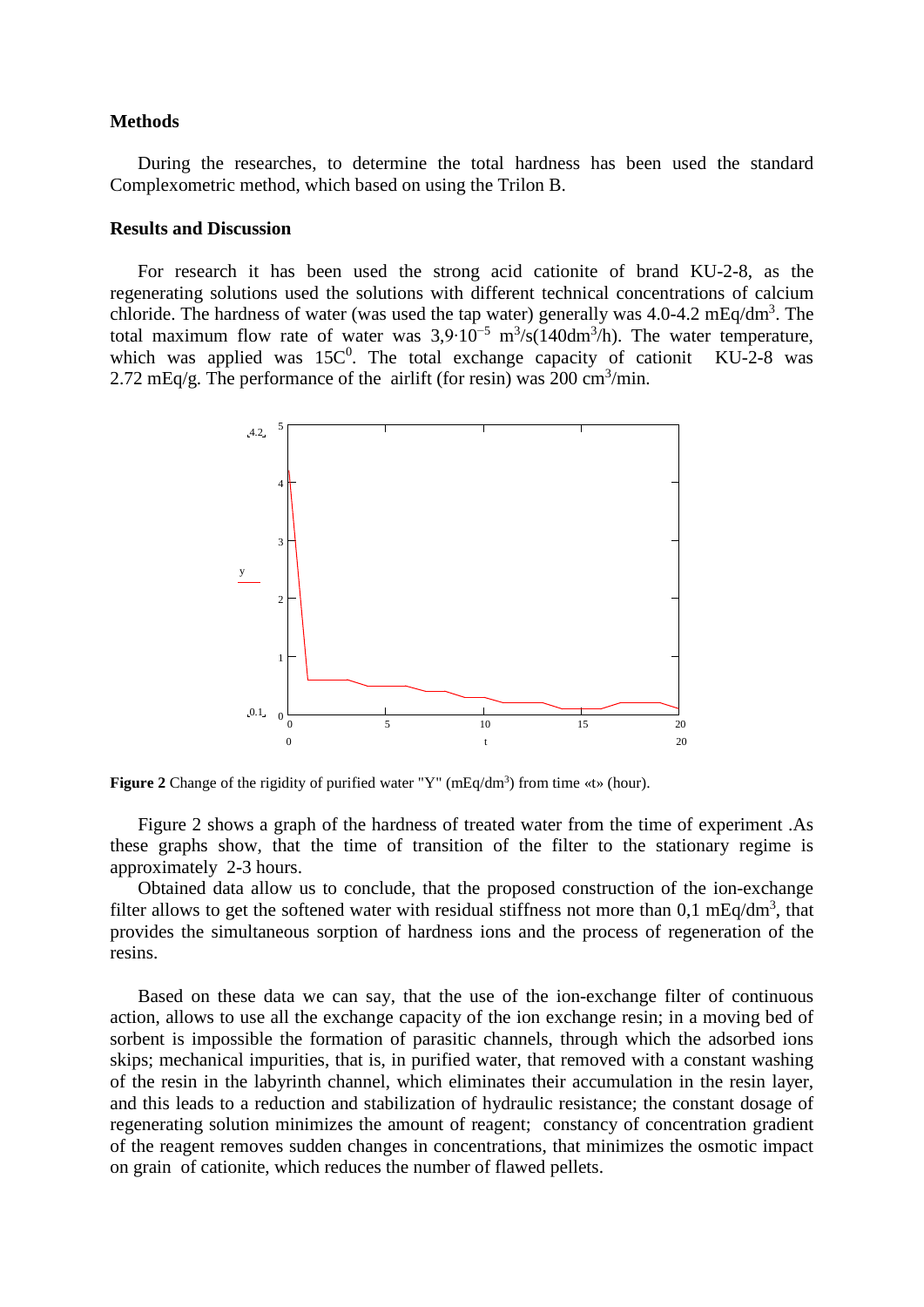#### **Problems and their solutions**

Importance of decision the problem of obtaining food protein of animal origin, in necessary quantity, for modern society is not in doubt. The most high-quality food animal protein, from the point of view of science like dietology, provide the water organisms. The growth of catching them in the seas and oceans, and other natural waters is almost exhausted. The intensive increasing production of fish, molluscs, leatherback turtles and other aquatic organisms can only be in systems of recirculation of (RAS).

The Chinese firm "Zhejiang Tianlong Biologic Engineering Co.", Ltd (Jiaxing city) during the visit of Ukrainian delegation to China briefed our staff with specific difficulties of growing the Leatherback turtle in artificial conditions.

It was necessary to solve the following problems:

- reducing the contaminants of source of water;
- Reducing the cost of fuel for heating the additional water;
- Reduce heat loss due to the return of warm water of basins;
- Minimization of release of water with complete prevent loss on living organisms.

To solve these problems was signed the agreement about scientific and technical cooperation. Were carried out the complex research by the Ukrainian side, which were focused at solving these problems. They are interrelated in the terms of life of living organisms in UZV. As the modeling of life of aquatic organisms was used an ordinary carp and a catfish. Based on these studies we got the data, that allow you to create the block system of water treatment and water purification, almost without blowdown. When using the biofilter and filter elements, then there is the minimization of the number of toxic compounds, which come from the water. The heating of the initial water to the working temperature proposed to take place in the devices of cavitation, that reduce energy consumption of heating to 15-17%.

The most responsible was the research, which is associated with the minimization of the volume of "Purging" (water), with high-quality water purification in the cycle and receiving comfortable conditions for the existence of aquatic organisms. As the commercial requirements tell carry out a high density of landing of turtle in the conditions of UZV, that is the question of purification of process water of the pool from the mechanical toxic impurities (rests of a forage, waste products of the Leatherback turtle) and chemical contaminants, first of all, nitrogen compounds (ammonium ion). Were developed and patented the new equipment and water treatment technology from these contaminants, which led to a minimum consumption of fresh water, which must be cleaned and heated.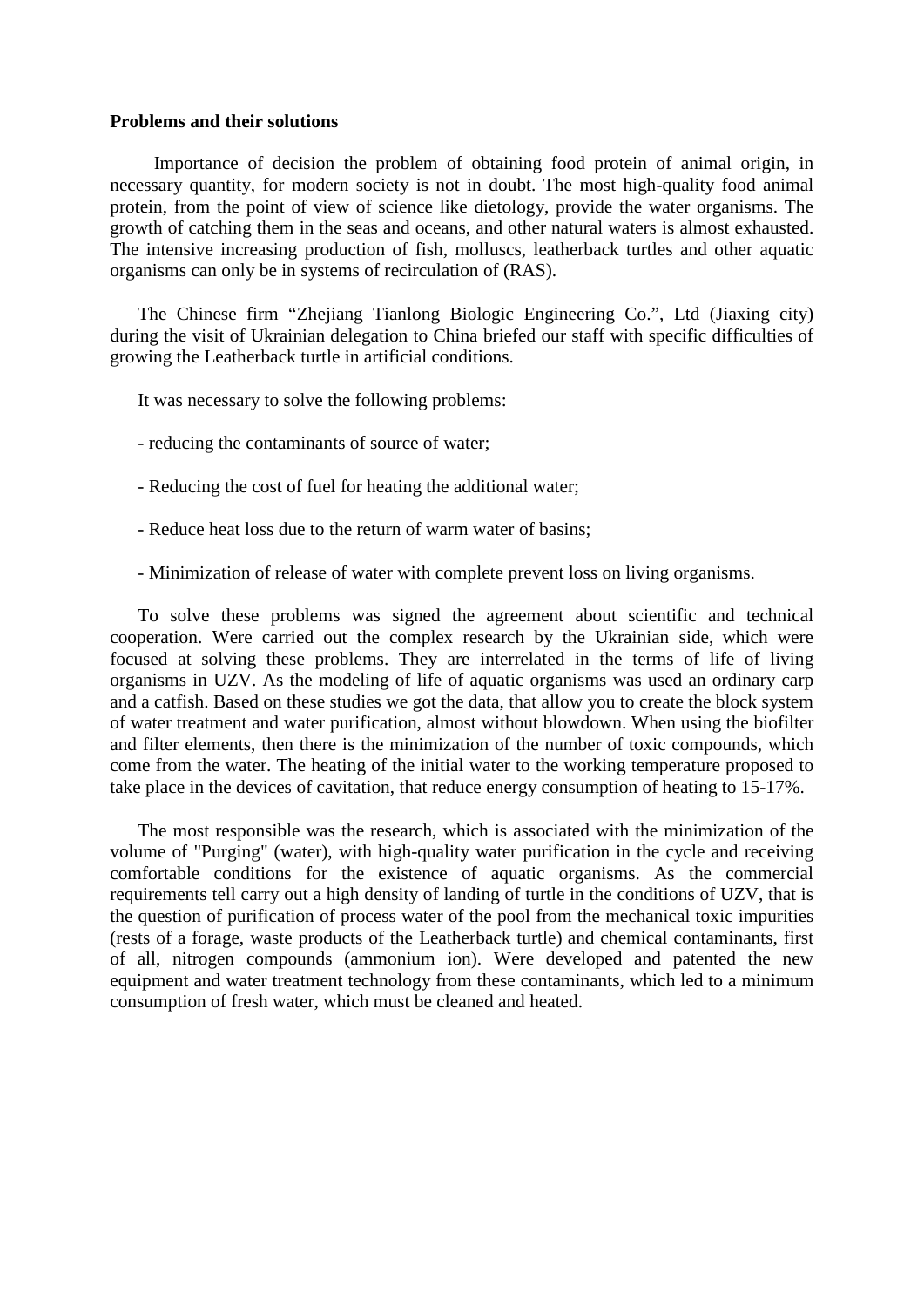



**Figure 3** Exterior view "Biosphere-500V" **Figure 4** Aquatic Organisms in "Biosphere-500V"

The Ukrainian side has developed two pilot plants of close water supply "Biosphere-300A" and "Biosphere-500V". Figures 3 and 4 show the "Biosphere-500V" and figures 5, 6 show "Biosphere-300A".

The technological scheme for the installation of "Biosphere-300A" included a sump with special design and the biofilter - sand filter, which regenerated. The volume of "Biosphere-300A" was 300 dm<sup>3</sup>. The Initial stocking density of fish  $5\%$ .

In the installation of "Biosphere-500V" the biofilter is equipped with an air airlift, with device for ozonation. The initial stocking density of fish in the plants - 3%. As food was the special forage, the basis of which - recycling wheat, other cereals and supplements.



**Figure5** Exteriorview of "Biosphere-300V" **Figure 6** Aquatic Organisms in "Biosphere 300V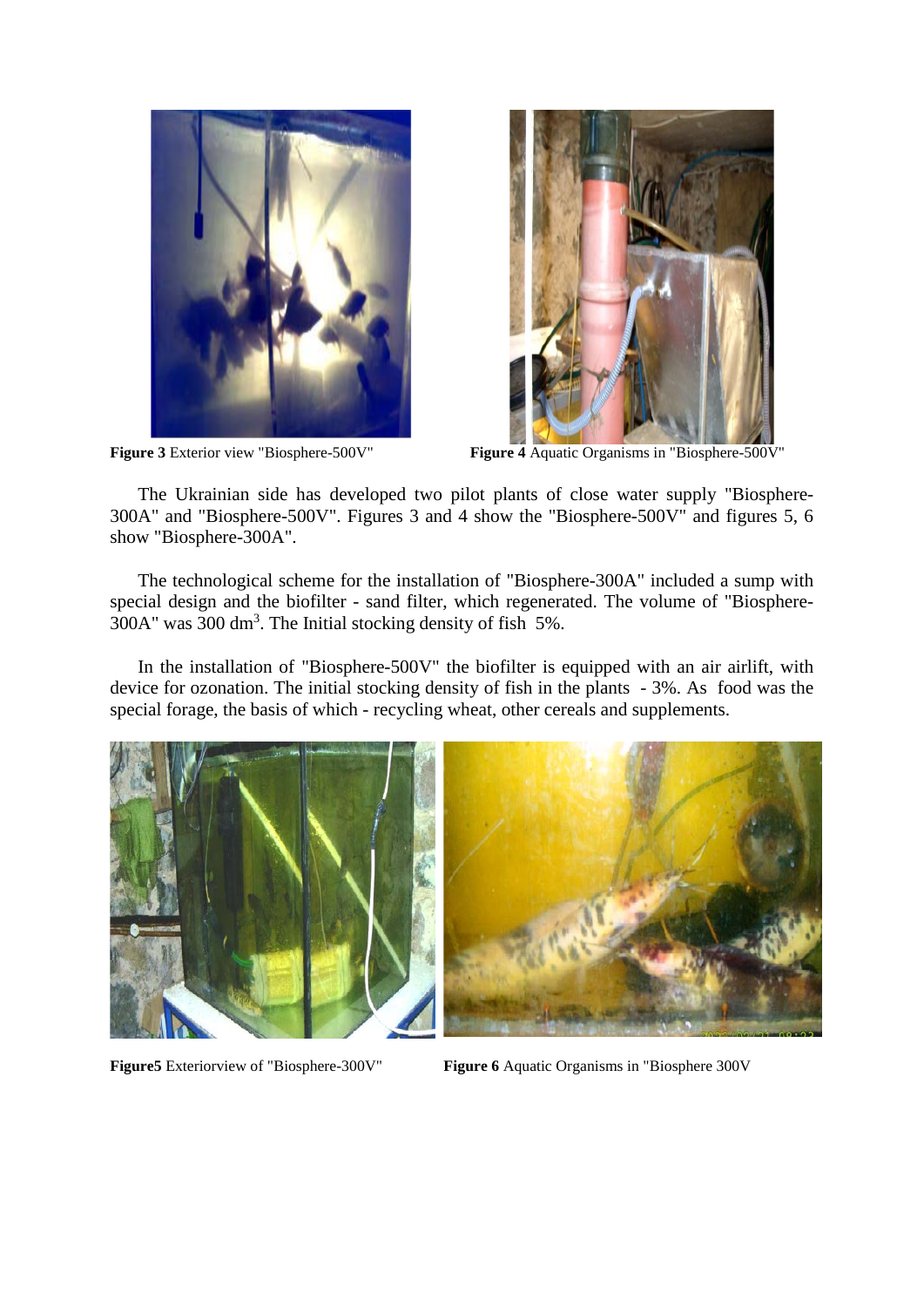

**Figure 7** Change of concentration of ammonia nitrogen  $C_BNH_4$  (mg/dm<sup>3</sup>) and nitrate nitrogen  $C_BNO_3$  (mg/dm<sup>3</sup>) from time t (day) "Biosphere-300A".



**Figure 8** Change of concentration of ammonia nitrogen  $C_BNH_4$  (mg/dm<sup>3</sup>) and nitrate nitrogen  $C_BNO_3$  (mg/dm<sup>3</sup>) from time t (d) in the "Biosphere-500V".

The experiment, which lasted for many months, it was shown, that the developed construction of UZV allows you to perform the task of intensive co-cultivation of common carp and catfish. The figures 7 and 8 shows the graphs of change of concentration of ammonium and nitrate nitrogen from time in "Biosphere-300A" and "Biosphere-500B", respectively.

On the 80th day the ammonium nitrate has been added into the both systems to obtain information about the speed of recycling a harmful concentration of ammonia nitrogen by microorganisms, which live in the biofilm. As seen from the graphs, both systems are transferred ammonium nitrate to nitrogen almost for ten days and then, over the next ten days, nitric nitrogen was removed from the habitat of aquatic organisms. "Biosphere -300A" showed a great efficiency of transformation higher concentrations of toxic substances.

#### **Conclusions**

Based on these data, it was developed the technology of joint cultivation of carp, catfish and other aquatic organisms in the UZV with high technical and economic indicators.